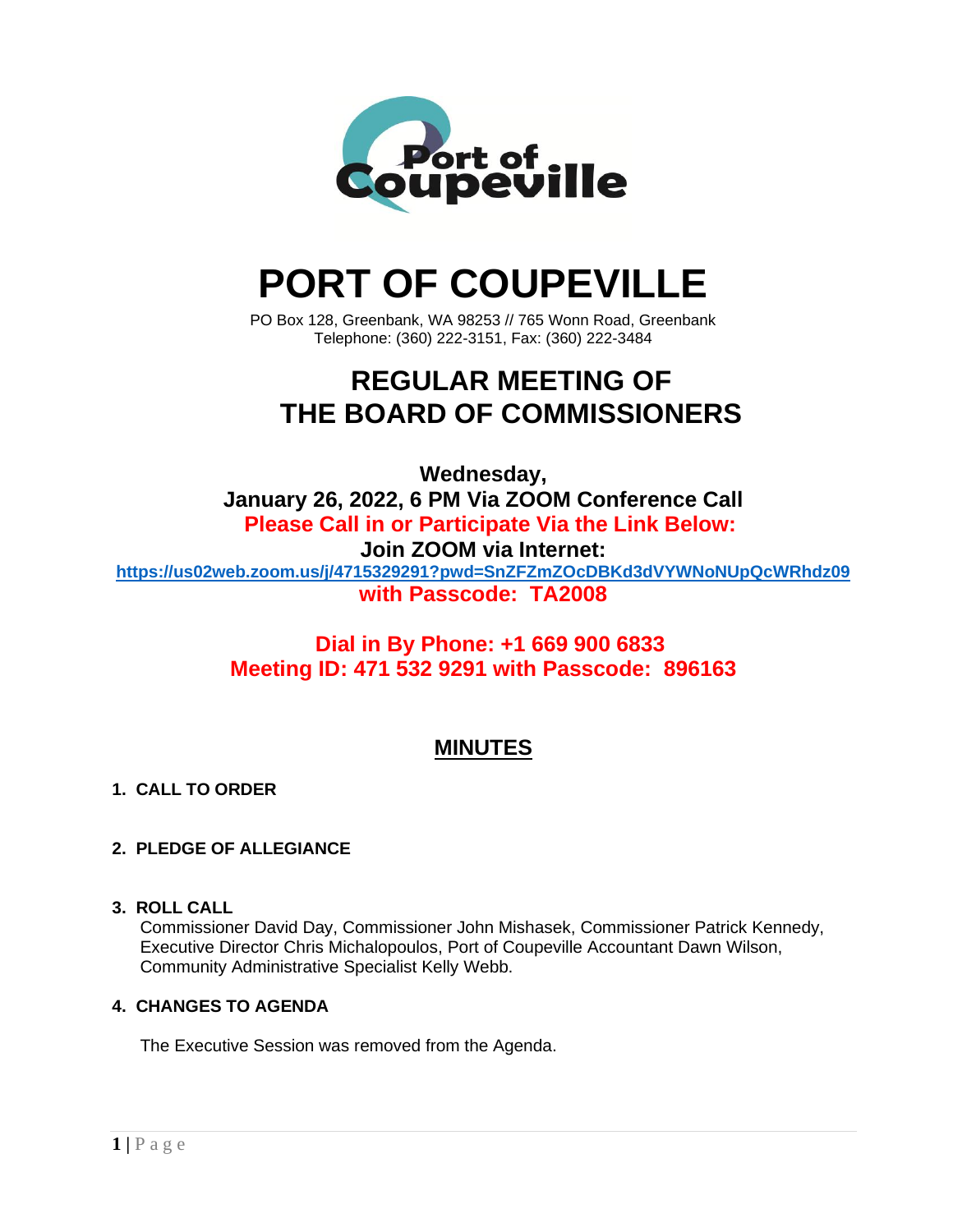**5. PUBLIC COMMENT -** *This time is set aside for members of the public to speak to the Board regarding subjects of concern, interest, or items on the Agenda. The Board will take all information under advisement, but generally will not take any action unless it is emergent in nature. To ensure your comments are recorded, please state your name and city of residence. Please limit comments to 5 minutes. If you have any documents to present to the Board, please email them to the Port Executive Director prior to the meeting.*

#### **No public comment.**

#### **6. OLD BUSINESS**

6.1 Action: Resolution #292 - Semi Monthly Payroll and Checking Account for Direct Deposit Procedural questions were asked and verified, a minimum balance was discussed for emergency purposes.

#### **Motion was seconded and passed unanimously.**

6.2 Discussion: Wharf General Update An update regarding the status of the permit, water & sewer line, personnel, and communication was given.

6.3 Discussion: Broadband Phase 2 Project – Petrichor Interlocal Agreement Update was given on verification of the underserved population and coordination with Whidbey Telecom to ensure no overlap. Next steps were discussed.

6.4 Discussion: Commission Bylaw Review and Update Reviewed potential meeting changes, further review by the Commissioners will occur.

**7. PUBLIC COMMENT:** *This time is set aside for members of the public to speak to the Board regarding subjects of concern, interest, or items on the Agenda. The Board will take all information under advisement, but generally will not take any action unless it is emergent in nature. To ensure your comments are recorded, please state your name and city of residence. Please limit comments to 5 minutes. If you have any documents to present to the Board, please email them to the Port Executive Director prior to the meeting.*

Mark Barbieri, Coupeville: Has been tracking the Broadband project and was appreciative of the Port's work on this project.

#### **8. EXECUTIVE SESSION**

**Per RCW 42.30.110 (1)(c),** To consider the minimum price at which real estate will be offered for lease.

There was no Executive Session.

#### **9. COMMISSIONER DISCUSSION**

**Commissioner Kennedy discussed his attendance at the New Commissioner Training.**

**Commissioner Day asked about the repairs at Greenbank Farm, an update was given.**

**Commissioner Mishasek discussed a meeting he attended regarding affordable housing and will pass information on to Commissioner Kennedy who has a special interest in this issue.**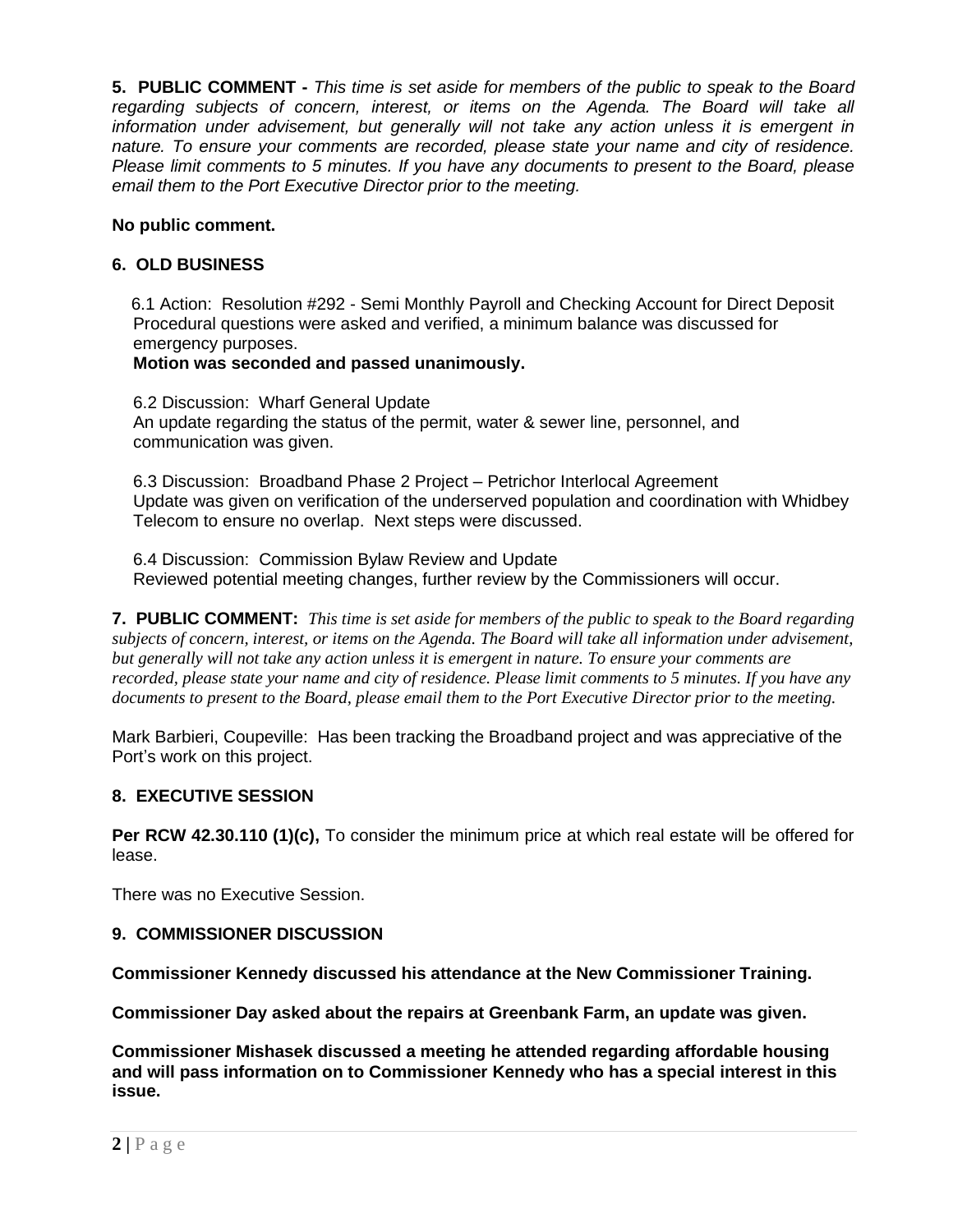

form SMichael

David Day (Feb 17, 2022 08:58 PST) [John S. Mishasek \(Feb 9, 2022 13:55 PST\)](https://na3.documents.adobe.com/verifier?tx=CBJCHBCAABAAWEGh293iasFL4siW6aZUPYWeVhCxxv2i) Patrick Kennedy (Feb 11, 2022 09:07 PST) [Patrick Kennedy](https://na3.documents.adobe.com/verifier?tx=CBJCHBCAABAAWEGh293iasFL4siW6aZUPYWeVhCxxv2i)

David Day **David Day** John Mishasek **Patrick Kennedy** 

#### **Next regular meeting: Wednesday February 9, 2022, 10 AM Via ZOOM**

**ZOOM Conference Will Be Used. Please Call in Using the Link/Credentials Below: Join ZOOM via Internet: <https://us02web.zoom.us/j/4715329291?pwd=SnZFZmZOcDBKd3dVYWNoNUpQcWRhdz09>**

**Passcode: TA2008**

**Dial in By Phone: +1 253 215 8782 Meeting ID: 471 532 9291 Passcode: 896163**

**Posted to: Port of Coupeville Web Page -- www.portofcoupeville.org United States Post Office – Coupeville & Greenbank, Washington Whidbey News Times –** [editor@whidbeynewsgroup.com](mailto:editor@whidbeynewsgroup.com) **Town of Coupeville –** [clerktreasurer@townofcoupeville.org](mailto:clerktreasurer@townofcoupeville.org)

**1.26.2022/V1**